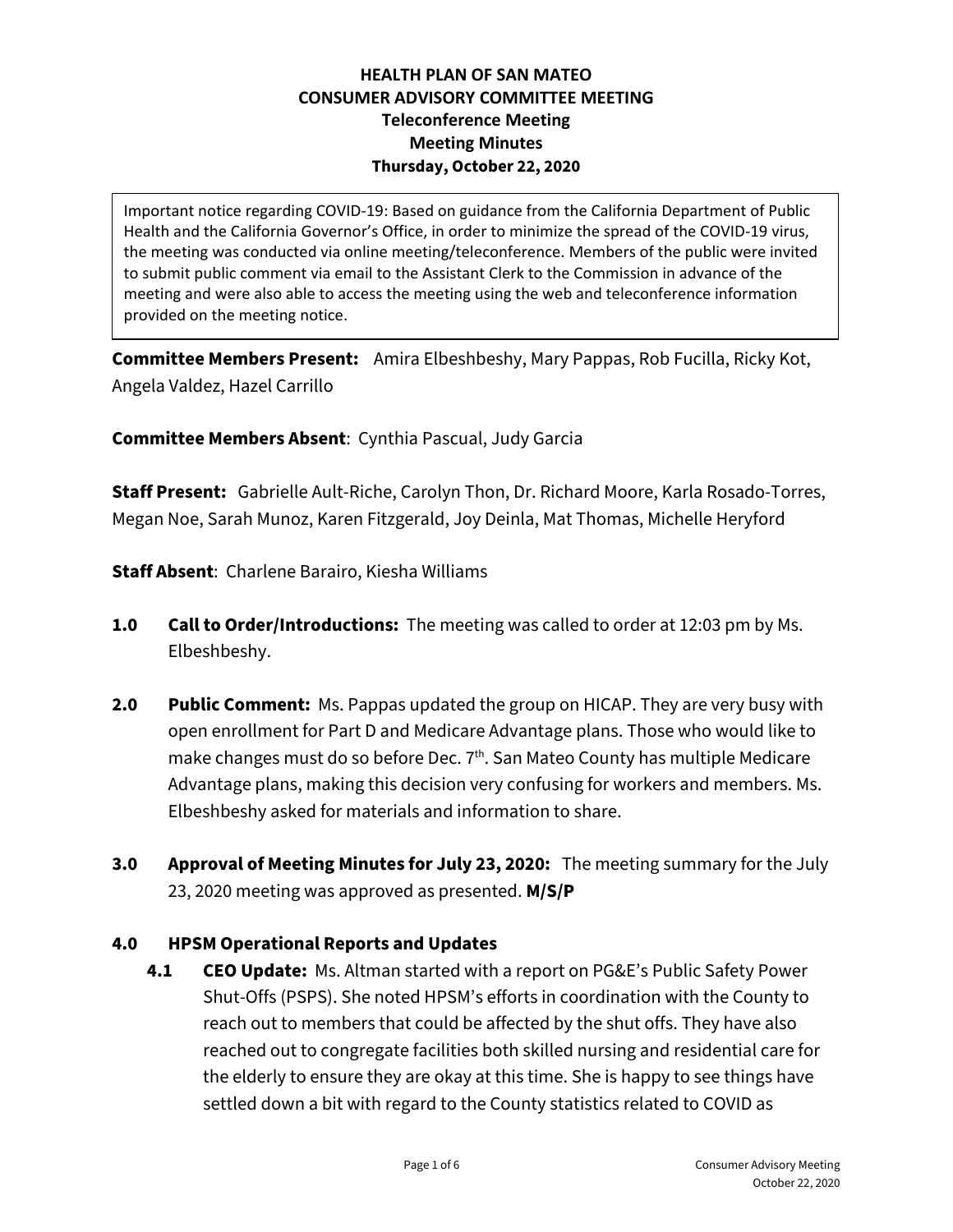compared to the beginning when there were so many outbreaks. The facilities are now conducting regular testing, particularly on their staff.

Ms. Altman informed the group that Seton Medical Center has a new owner, AHMC, which is a hospital chain from Southern California. HPSM reached agreement with them on a new contract in August. So far they have not heard much about this transition, other than their plans to implement a new electronic medical record system.

She went over the pharmacy carve out, which is coming up in January. HPSM has been working closely with the State and their Pharmacy Benefit Manager (PBM), Magellan, to ensure a seamless transition. However, Ms. Altman noted they are very concerned as this is a big change for providers, pharmacies and members, and there is certain to be a lot of confusion for members who are used to dealing with HPSM directly over pharmacy issues. There will be continuity for prescriptions for the first 6 months, which should help. Ms. Pappas asked if this is just for Medi-Cal, and Ms. Altman confirmed that it is limited to Medi-Cal, Cal-MediConnect is exempt.

Ms. Altman also reported on transitioning Behavioral Health and Recovery Services (BHRS) services from the County to the Plan. They've already assumed responsibilities around managing the network of behavioral health providers that provide mild to moderate services. She remarked that in the short term there may be some pain and confusion, but in the long run, both parties agree it will be a better system.

She informed the committee that the dental program has been delayed. It is expected to start in January 2022. She also spoke about current work on the 2021 budget; she hopes to come back to this group with a list of company initiatives in January. While not drastic, some important changes have been made based on the State's budget. She reminded the committee that HPSM sustained cuts this year and they expect to receive additional cuts next year. HPSM's financial reserves will help cushion the blow.

Mr. Fucilla asked Ms. Altman if HPSM has noticed an increase in demand for mental health services due to the pandemic. Ms. Altman noted isolation is a big problem. She spoke briefly about the programs and outreach HPSM has made to their members to help in this area. She expects they will see an increase in mental health services, but could not provide a quantitative answer at the meeting. She said she would check with Amy Scribner, HPSM's Director of Behavioral Health for the numbers. Colleen Murphey, HPSM's Network and Strategy Officer remarked they have seen an uptick in utilization in BHRS needs overall. She said they are aware about a need for these services, in particular from those in congregate care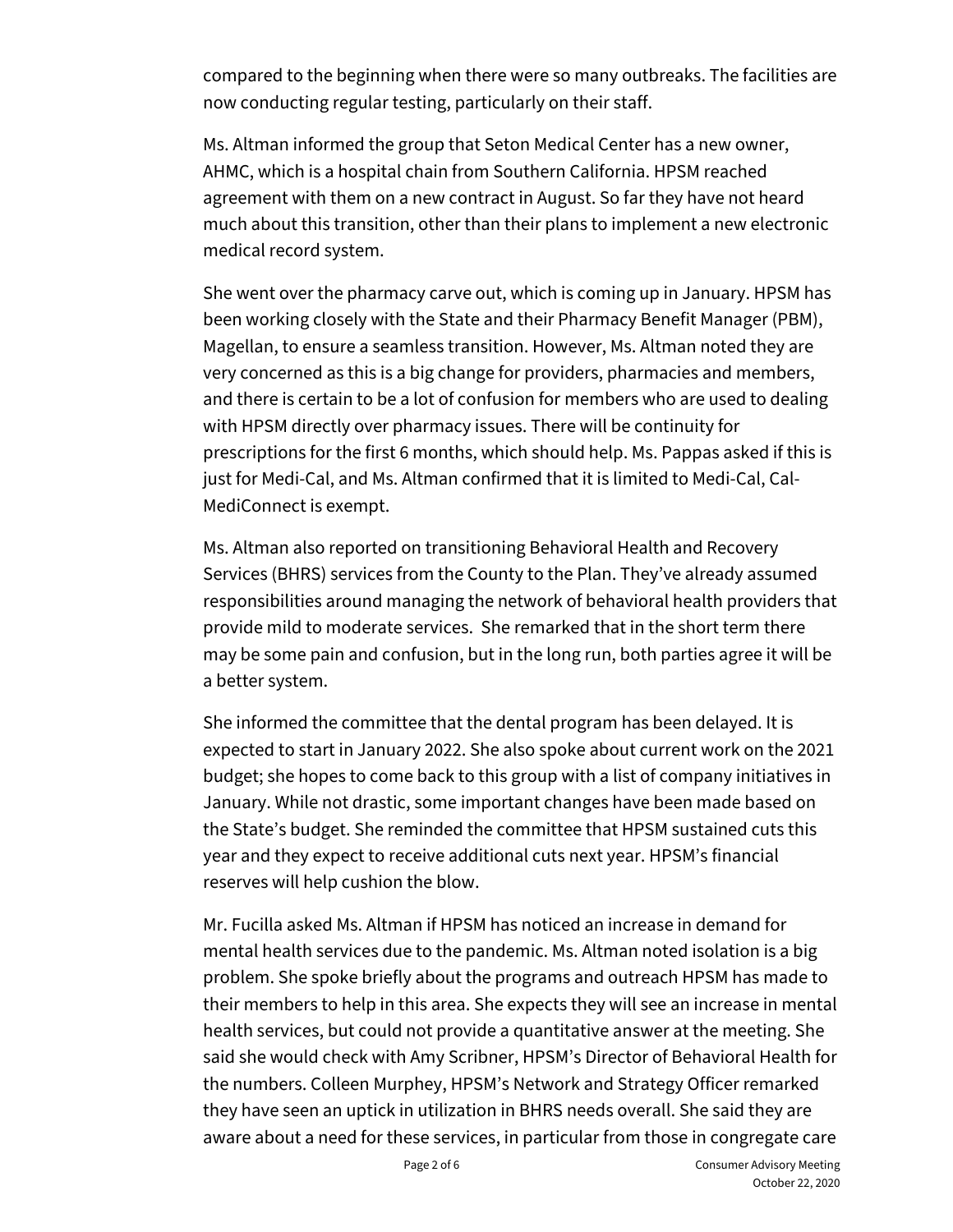settings. It is an active area of focus right now to expand the network of providers who can offer those services in a Residential Care Facility for the Elderly (RCFE) or a Skilled Nursing Facility (SNF). Dr. Moore confirmed there has been a rise, mostly in those already engaged in therapy. He said alcoholism and drug use has gone up too.

**4.2 CMO Update:** Dr. Moore said while San Mateo County had been faring relatively well with COVID, on this day California recorded the highest death total in nearly a month. On average the numbers are up by 10%. There are 23 COVID patients in San Mateo County, 3 are HPSM members. The Center of Excellence (COE) at Seton Medical Center still remains open but with few patients. The SNFs are experiencing some financial hardship keeping a unit open that is dedicated strictly to COVID patients. They are working on strategies for COVID positive patients that need a SNF.

He also spoke briefly about flu shots and reminded the group that flu shots are part of a comprehensive public health strategy. He noted it's not only to reduce the burden of flu but to preserve healthcare resources for patients with COVID.

Ms. Elbeshbeshy had a question about the demand for testing in the county in light of a possible third wave. Dr. Moore replied there is plenty of testing, there are many drive-in facilities and care facilities are testing on a regular basis. Ms. Altman said she has been in touch with the County. She agreed with Dr. Moore that testing facilities have ramped up testing availability. There is a concern about reaching those who are in high risk communities. They are working on messaging to remedy this. Dr. Moore reported that the Federal government sent test kits to area SNFs but some refused to use them. The package states "a negative result should never be used for decision making" and has a sensitivity rating of about 70%, the State's recommendation is over 90%. Ms. Murphey noted that they are closely tracking the availability of POC tests with higher sensitivity. There are a couple out there that are both fast and accurate.

**4.3 Quality Improvement:** Sarah Munoz, Health Promotion Program Specialist, informed the committee about HPSM's first ever drive-thru flu clinic. It is scheduled for Saturday, November  $7<sup>th</sup>$  at the HPSM offices at 801 Gateway Blvd in South San Francisco. Information is on the HPSM website. Ms. Altman noted the importance of getting a flu shot, especially this year. Ms. Munoz asked for feedback on a couple of health education flyers they worked on with the Marketing and Communications Team (Marcom). The first was the flu information card. It is similar to last year's card but the design and pneumonia vaccine information has been updated. They are encouraging members to check with their PCP to see if a pneumonia vaccine is recommended. Ms. Elbeshbeshy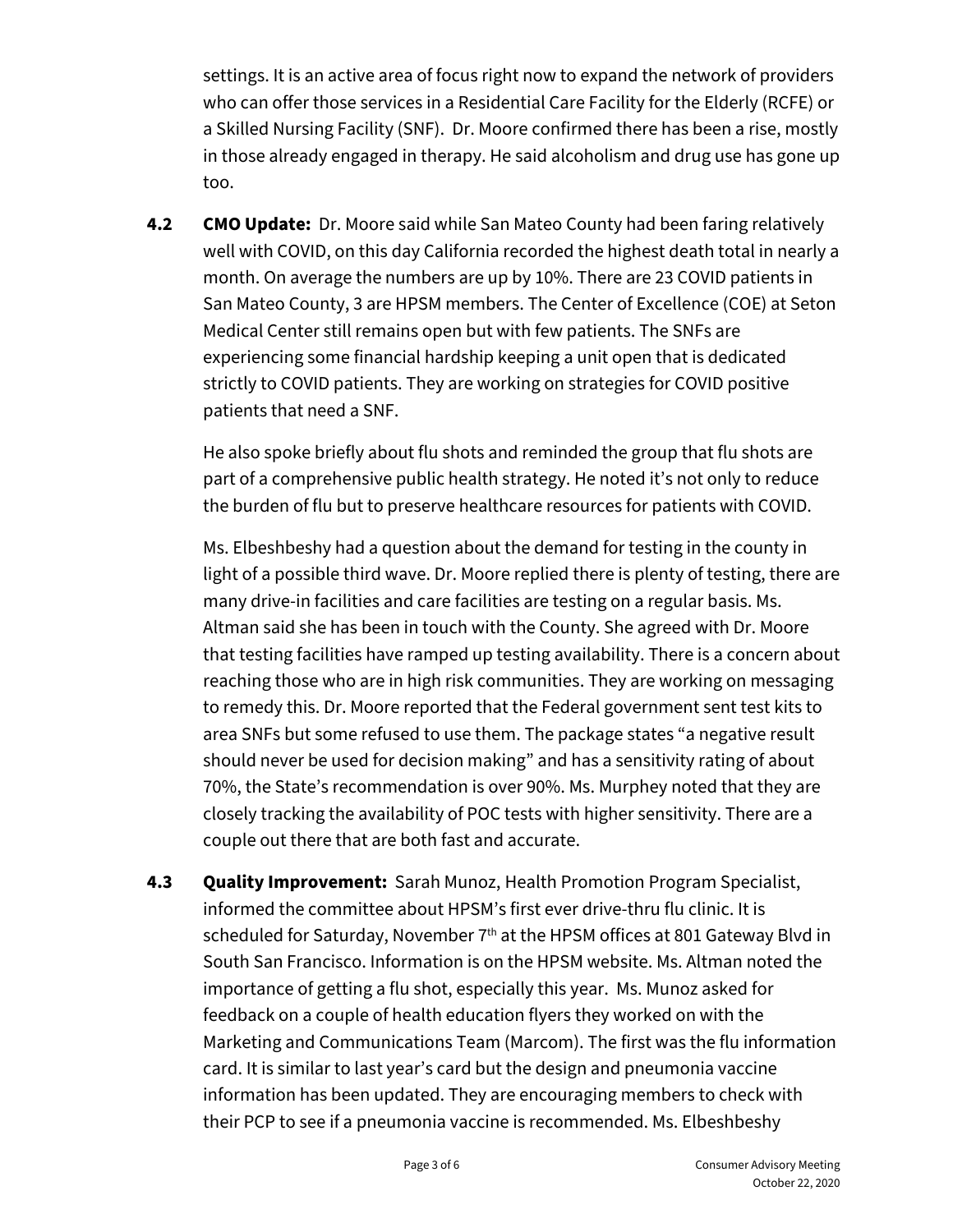wondered if there should be some mention of COVID in the flyers, as she thinks perhaps more members may be interested. Ms. Munoz welcomed the suggestion. She did add that it is mentioned in their scripting. Mr. Kot asked if the cards will be translated, and Ms. Munoz said they would be translated in all of the threshold languages: Chinese, Spanish, Russian and Tagalog. Ms. Munoz also shared a vaccine mailer which provides a vaccine timetable for members of the Baby and Me program. They will begin to send those out in November.

- **4.4 Grievance and Appeals:** Ms. Rosado-Torres provided a review of the Grievance and Appeals report included in the packet for Q3. She did note that grievances have gone up a bit from Q2 and Q3. This comes as the state prepares to reopen, though it is still lower than the number of grievances they are used to receiving; this goes for the CareAdvantage line as well. There are no significant plans to address this, as it is just a symptom of reopening in the County. There was only 1 Medi-Cal case related to DMHC or State Fair Hearings in Q3. It was a billing case regarding post-acute care and a decision was made to dismiss the case. There was a total of 11 Independent Medical Reviews (IMR's) in Q3. 82 members requested to change their PCP from 29 different PCP's; 20 were clinics and 9 were individual providers.
- **4.5 Provider Services:** Ms. Murphey reported that they have been focusing on the BHRS transition, which went live on October 1, 2020. They are also taking on referral management for mild to moderate (M2M) or primary mental health care services. If a member needs a referral for a M2M provider, their provider can refer them to the BHRS ACCESS call center who can help them make a direct match to a M2M mental health care provider. In the spirit of protecting access and to support providers, they have shared provider training materials and FAQ's with all HPSM providers. They are also beefing up the website with information specifically to help providers get their issues addressed without slowing down access to care.

They are also looking for BHRS providers for members in congregate care settings, and for more virtual options. Network recruitment continues in primary care, speech and occupational therapy and non-emergency medical transportation (NEMT). They recently made a shift with NEMT to a new vendor called Wheel Care Express, which has capacity to serve HPSM members.

The work at the COE and SNFs continues to be a major focus. They are working hard to ensure the COE model stays open, but the volume isn't as high as expected and some are struggling to stay open with low capacity. They are looking for a facility to help with this. She announced efforts to assist SNFs as well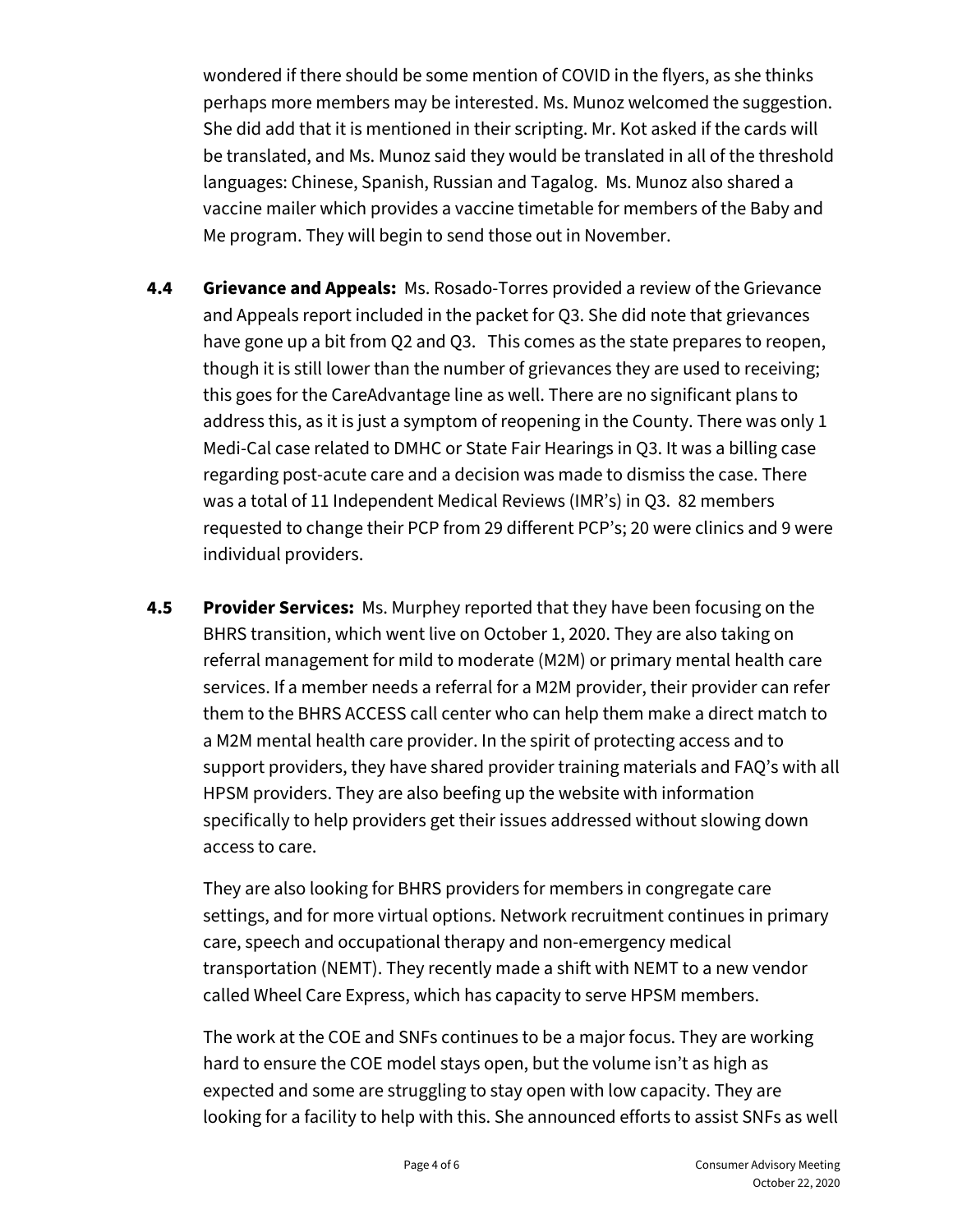as other facilities with the launch of a virtual session with community health partners to discuss areas and issues of concern. Kati Philips, HPSM's Provider Network Manager, will be leading those discussions. They'd like to focus on shared quality goals, in particular shared priorities for high quality of care. They'd also like to discuss efforts for better engagement with hospital discharge teams. The current discharge process whether to a nursing facility or home can be a bit complicated.

She provided an update on the value based payment and process improvement work. Hospitals are the third tier in this process and they are encouraged by how programs in primary care and the nursing facilities are evolving. They are coming to the close of the measurement period for some of those prioritized quality measures for the primary care and skilled nursing value based payment model. They will calculate the data to see how well these provider's did on shared quality metrics.

**4.6 Member Services:** Ms. Ault-Riche reported on behalf of Kiesha Williams, starting with the pharmacy carve out. They are concerned about the impact to members and are working to mitigate this transition. She noted that members will need their Client Identification number (CIN), which is located on a card issued from the Department of Healthcare Services (DHCS) called a BIC card. Many received their BIC cards years ago and cannot locate them now. There has been a cross department effort with Marcom to help members, which will include a letter with their CIN number for easy access. If members can't find their card, the letter will have all of the pertinent information.

They have also submitted feedback to DHCS around the appeals process. DHCS is replicating the same appeals and grievance process that they do for fee for service (FFS) Medi-Cal, which is not nearly as strong in terms of members' rights as the Knox-Keene agreement with DHCS. This means the PBM, Magellan, will be held to a much lower standard when it comes to appeals and grievances than HPSM is. One of the concerns is that if a member is denied, the only path to challenge that denial is a State Fair hearing, which is not a good system for a medication appeal. It takes several months and is decided by a judge not a clinician. They did receive confirmation that physicians can submit the same prior auth request over and over, which gives them a chance to include information that may have been missing prior. This may help as denials often occur because physicians fail to submit all pertinent information initially.

Mr. Kot inquired on the role of the Plan and how they will help members, especially those whose medications may no longer be available to them. Ms. Ault